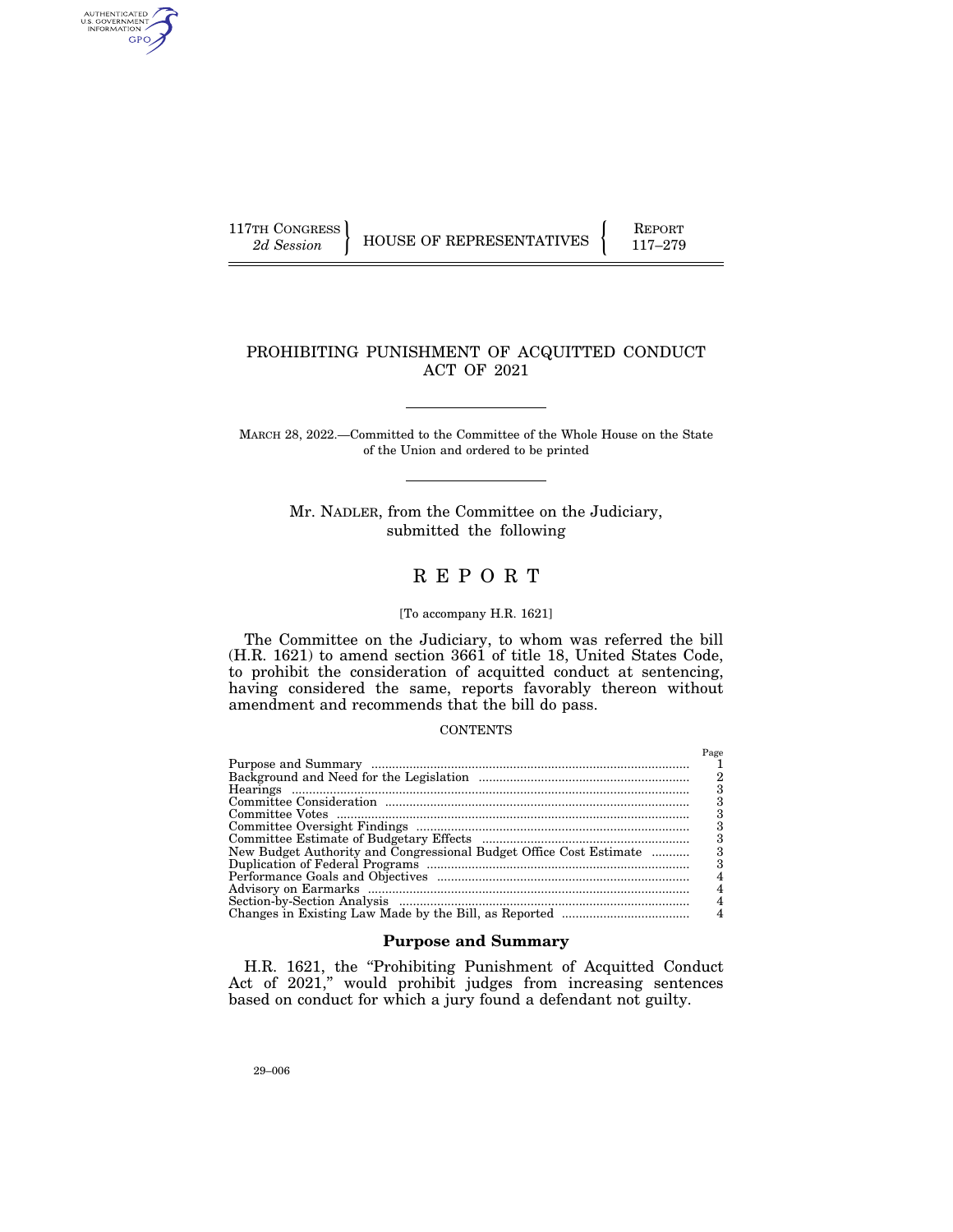## **Background and Need for the Legislation**

The U.S. Supreme Court has held that ''the Sixth Amendment, together with the Fifth Amendment's Due Process Clause, 'requires that each element of a crime' be either admitted by the defendant, or 'proved to the jury beyond a reasonable doubt.'"<sup>I</sup> The Court further held that "[a]ny fact that increases the penalty to which a defendant is exposed constitutes an element of a crime . . . and 'must be found by a jury, not a judge.'"<sup>2</sup> Despite this guidance, under 18 U.S.C. § 3661, Congress has barred any limitation on the conduct that sentencing courts may consider for the purpose of imposing punishment. And the ''Relevant Conduct'' provision of the United States Sentencing Guidelines<sup>3</sup> allows federal courts to enhance a defendant's sentence by considering a range of factors, including the conduct underlying charges of which the defendant was acquitted.4 Consequently, federal judges are permitted to sentence defendants based on charges for which a jury found them not guilty, and the evidentiary standards at sentencing are lower compared to the guilt-innocence phase. The lower federal courts have ''almost uniformly approved of the use of acquitted or uncharged conduct at sentencing, so long as a judge finds by a preponderance of the evidence that the conduct occurred."<sup>5</sup>

Some judges and legal commentators have disagreed with the practice, largely on constitutional grounds.6 Criticism of the practice has reached the high court. While the Supreme Court held that the consideration of acquitted conduct by a preponderance standard at sentencing did not violate the double jeopardy clause in *United States* v. *Watts*, the Court has never addressed whether the Sixth Amendment right to trial by jury prohibits the practice.7 In *Jones*  v. *United States*,8 Supreme Court justices Antonin Scalia, Clarence Thomas, and Ruth Bader Ginsburg strongly dissented from the denial of certiorari in a case seeking review of exceptionally high sentences that were imposed because a judge found the defendants were part of a drug distribution conspiracy despite the jury's acquittal on that count. Justice Scalia, writing for the dissent, stated that appellate courts have taken the Court's silence on the issue as a suggestion that these sentences are permitted so long as they are in the statutory range.<sup>9</sup> Justice Scalia wrote, "It unavoidably follows that any fact necessary to prevent a sentence from being substantively unreasonable—thereby exposing the defendant to the longer sentence—is an element that must be either admitted by the defendant or found by the jury. It *may not* be found by a judge.'' 10 Prior to their elevation to the Supreme Court, Justices Neil

<sup>1</sup>*Jones* v. *United States*, 574 U.S. 948 (2014) (Scalia, J., joined by Thomas, Ginsburg, JJ., dissenting from denial of certiorari and quoting Alleyne v. United States, 570 U.S. 99, 104 (2013)).<br><sup>2</sup> Jones v. United States, 574 U.S. at 948 (quoting Apprendi v. New Jersey, 530 U.S. 466, 483, n.10, 490 (2000) and Cunning

n.10, 490 (2000) and *Cunningham v. California*, 549 U.S. 270, 281 (2007)).<br><sup>3</sup> U.S.S.G. § 1B1.3<br>"Michael A. Foster, *Judicial Fact-Finding and Criminal Sentencing: Current Practice and Po-<br><i>tential Change*, CONG. RSCH. SE  $LSB10191.pdf$ .<br> $5 Id.$ 

 $6 Id.$ 

<sup>7</sup> 519 U.S. 148 (1997). 8 574 U.S. at 948.

<sup>&</sup>lt;sup>9 Id.</sup> Justice Scalia stated that the Supreme Court "left for another day the question whether the Sixth Amendment is violated when courts impose sentences that, but for a judge-found fact, would be reversed for substantive unreasonableness.<sup>10</sup>*Id.* (emphasis in original).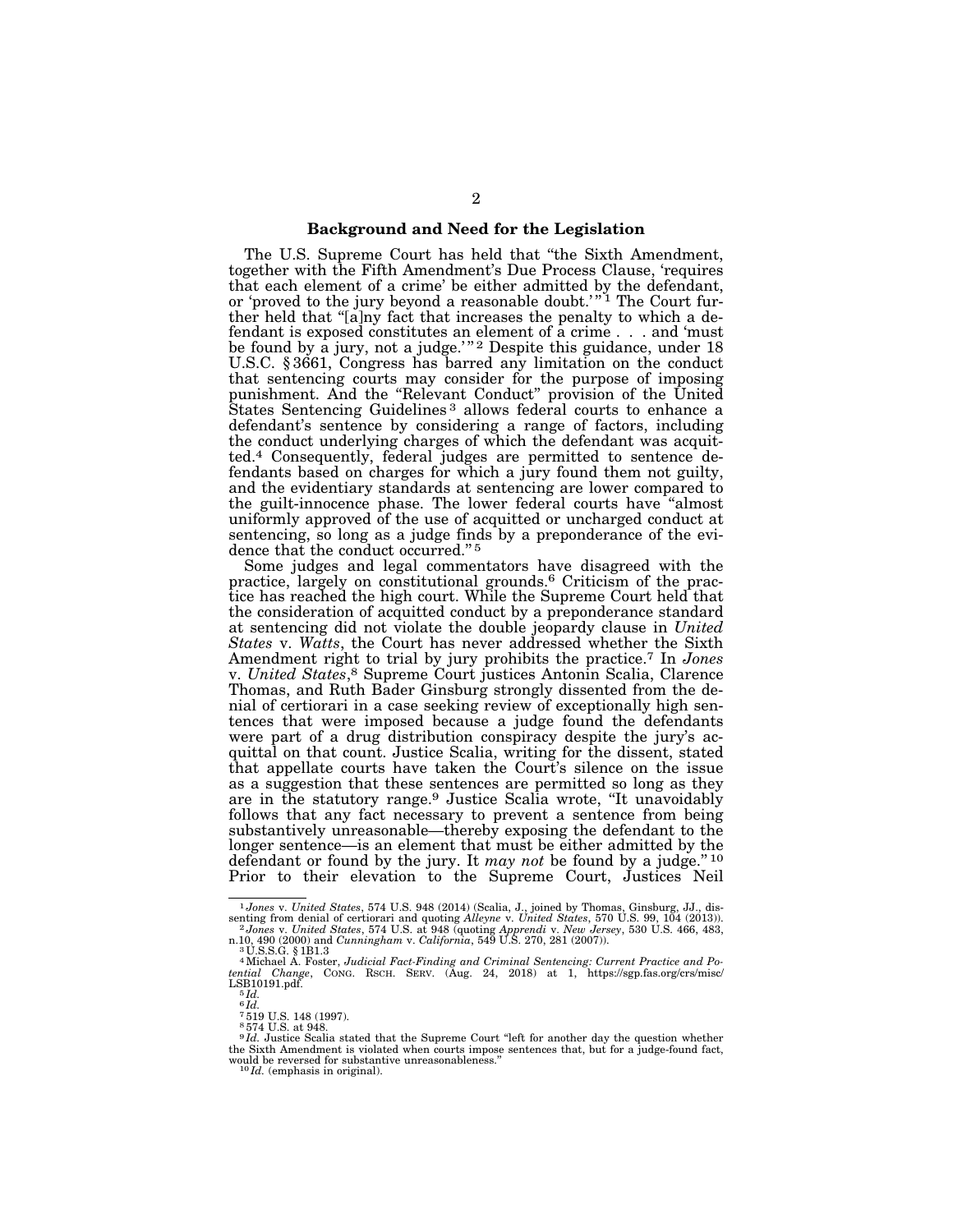Gorsuch and Brett Kavanaugh expressed concerns about the reliance on acquitted conduct at sentencing.11

The "Prohibiting Punishment of Acquitted Conduct Act of 2021" would prohibit judges from increasing sentences based on conduct for which a jury found a defendant not guilty by amending 18 U.S.C. § 3661 to preclude courts from considering, except for purposes of mitigating a sentence, acquitted conduct at sentencing, and defining ''acquitted conduct'' to include acts for which a person was criminally charged and adjudicated not guilty or not responsible in a federal, state, or juvenile courts, or acts underlying a criminal charge or juvenile information dismissed upon a motion for acquittal.

#### **Hearings**

The Committee did not hold any hearings related to H.R. 1621.

#### **Committee Consideration**

On November 17, 2021, the Committee met in open session and ordered the bill, H.R. 1621 favorably reported without an amendment, by a voice vote, a quorum being present.

#### **Committee Votes**

No roll call votes occurred during the Committee's consideration of H.R. 1621.

#### **Committee Oversight Findings**

In compliance with clause  $3(c)(1)$  of House Rule XIII, the Committee advises that the findings and recommendations of the Committee, based on oversight activities under clause 2(b)(1) of House Rule X, are incorporated in the descriptive portions of this report.

#### **Committee Estimate of Budgetary Effects**

Pursuant to clause  $3(d)(1)$  of House Rule XIII, the Committee adopts as its own the cost estimate prepared by the Director of the Congressional Budget Office pursuant to section 402 of the Congressional Budget Act of 1974.

#### **New Budget Authority and Congressional Budget Office Cost Estimate**

Pursuant to clause 3(c)(2) of House Rule XIII and section 308(a) of the Congressional Budget Act of 1974, and pursuant to clause  $(3)(c)(3)$  of House Rule XIII and section 402 of the Congressional Budget Act of 1974, the Committee has requested but not received from the Director of the Congressional Budget Office a budgetary analysis and a cost estimate of this bill.

#### **Duplication of Federal Programs**

Pursuant to clause 3(c)(5) of House Rule XIII, no provision of H.R. 1621 establishes or reauthorizes a program of the federal government known to be duplicative of another federal program.

<sup>11</sup>*See United States* v. *Bell*, 808 F.3d 926, 927 (D.C. Cir. 2015) (Kavanaugh, J.); *United States* v. *Sabillon-Umana*, 772 F.3d 1328, 1331 (2014) (Gorsuch, J.).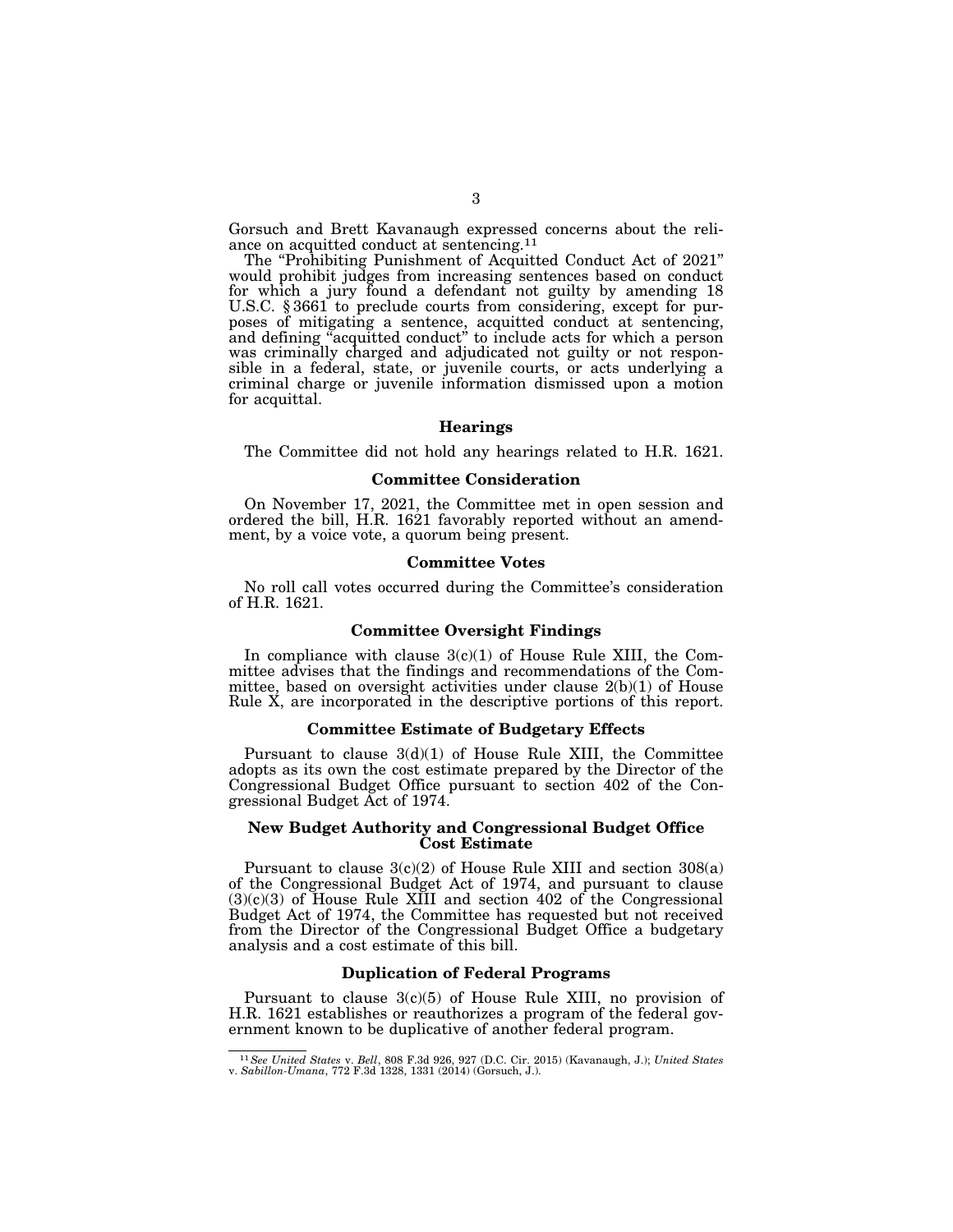#### **Performance Goals and Objectives**

The Committee states that pursuant to clause  $3(c)(4)$  of House Rule XIII, H.R. 1621 would end the practice of judges increasing sentences based on conduct for which a defendant has been acquitted by a jury.

#### **Advisory on Earmarks**

In accordance with clause 9 of House Rule XXI, H.R. 1621 does not contain any congressional earmarks, limited tax benefits, or limited tariff benefits as defined in clause 9(d), 9(e), or 9(f) of House Rule XXI.

## **Section-by-Section Analysis**

The following discussion describes the bill as reported by the Committee.

*Sec. 1. Short Title.* Section 1 sets forth the short title of the bill, the ''Prohibiting Punishment of Acquitted Conduct Act of 2021.''

*Sec. 2. Acquitted Conduct at Sentencing.* Section 2 amends 18 U.S.C. § 3661 to bar judges from considering at sentencing, except for purposes of mitigating a sentence, conduct for which a defendant was acquitted (found not guilty). The amendment applies only to judgments entered on or after the date of enactment.

This section also defines the term ''acquitted conduct'' as an act for which a person was criminally charged and found not guilty after trial or adjudicated not responsible in a Federal, State, Tribal, or Juvenile court; any favorable disposition to the person in any prior charge, regardless of whether the disposition was pretrial, at trial, or post trial; or acts underlying a criminal charge or juvenile information dismissed upon a motion for acquittal.

#### **Changes in Existing Law Made by the Bill, as Reported**

In compliance with clause 3(e) of rule XIII of the Rules of the House of Representatives, changes in existing law made by the bill, as reported, are shown as follows (existing law proposed to be omitted is enclosed in black brackets, new matter is printed in italics, and existing law in which no change is proposed is shown in roman):

# **TITLE 18, UNITED STATES CODE**  \* \* \* \* \* \* \*

## **PART II—CRIMINAL PROCEDURE**

# \* \* \* \* \* \* \*

## **CHAPTER 232—MISCELLANEOUS SENTENCING PROVISIONS**

\* \* \* \* \* \* \*

### **§ 3661. Use of information for sentencing**

No limitation shall be placed on the information concerning the background, character, and conduct of a person convicted of an of